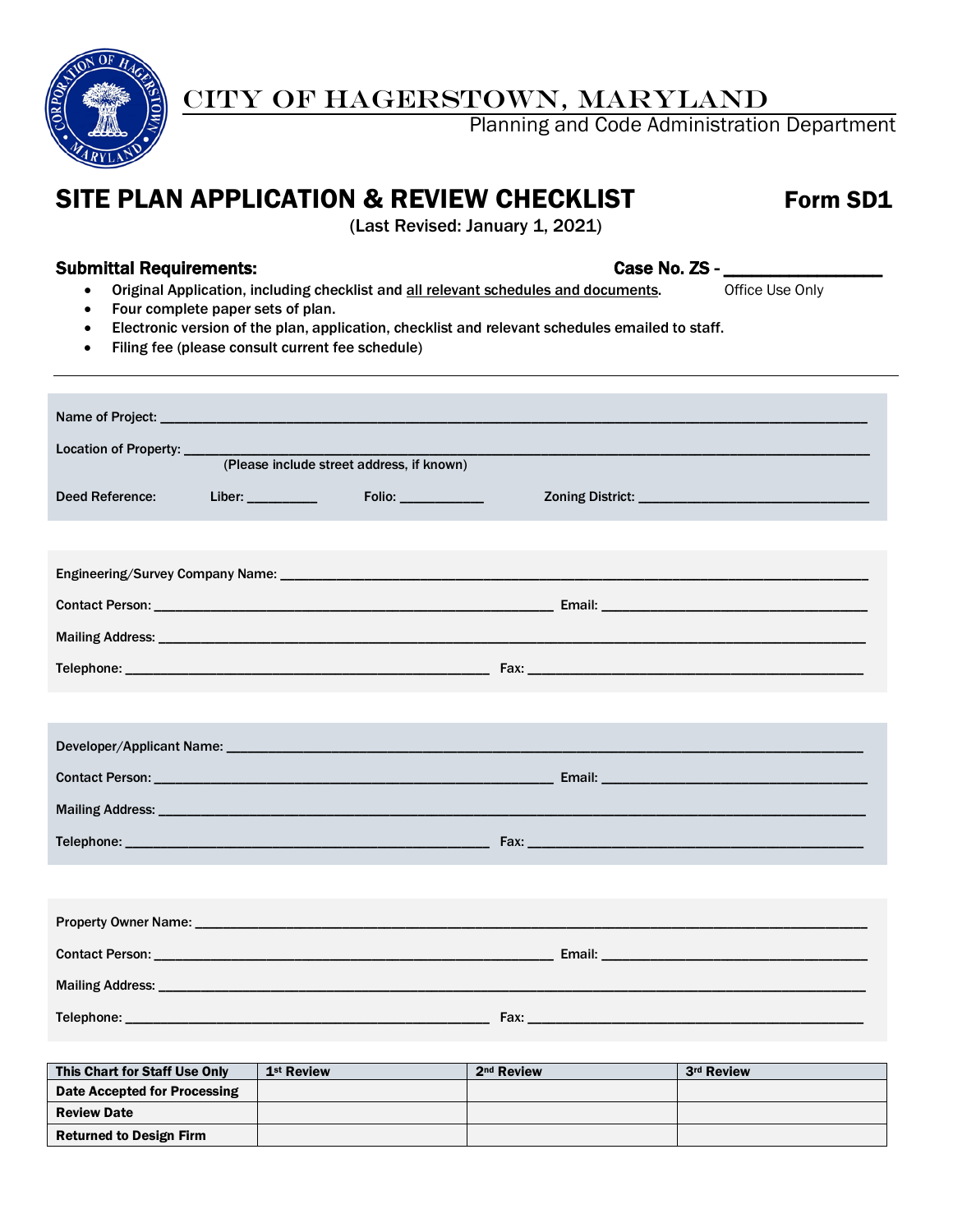Related Planning File References (Site Plans, Preliminary/Development Plans for Subdivisions, BZA Cases, HDC Cases). Please provide the file number(s) for any prior City reviews for this property. If none, state so:

|                                                                                                | P (Subdivision Prelim./Dev. Plan):                                                                            |
|------------------------------------------------------------------------------------------------|---------------------------------------------------------------------------------------------------------------|
|                                                                                                |                                                                                                               |
|                                                                                                | S (Sub. Plats): Example 2014 19:30 and 2014 19:30 and 2014 19:30 and 2014 19:30 and 2014 19:30 and 2014 19:30 |
| Z (Bd. of Zoning Appeals): 2014                                                                |                                                                                                               |
| <b>SA (Minor Site Plans):</b><br><u> 1980 - Johann Stein, mars an deutscher Stein († 1950)</u> |                                                                                                               |

Instructions to Engineer/Surveyor: In the column marked "Engineer/Surveyor," identify each page which the required item appears on the plan. For items that appear on each page of the plan, use "All." If the item is not applicable, address as not applicable in a note on the plan and reference the page of the plan on which the note appears in the column below. PCAD = Planning and Code Administration Department.

| <b>LMC</b><br><b>Section</b> | <b>Ordinance Requirements</b>                                                                                                                                                                                                                                                                                                   | Engineer/<br><b>Surveyor</b> | 1st Review | 2 <sup>nd</sup> Review | <b>Review Key</b><br>$\checkmark$ = 0K<br>$0 = Incomplete$<br>$N/A$ = Not Applicable |
|------------------------------|---------------------------------------------------------------------------------------------------------------------------------------------------------------------------------------------------------------------------------------------------------------------------------------------------------------------------------|------------------------------|------------|------------------------|--------------------------------------------------------------------------------------|
|                              | <b>PLAN DATA REQUIREMENTS</b>                                                                                                                                                                                                                                                                                                   |                              |            |                        |                                                                                      |
|                              | Sketch Plan Approval by Planning Commission                                                                                                                                                                                                                                                                                     |                              |            |                        | Date:                                                                                |
|                              | Numeric E-911 assigned address                                                                                                                                                                                                                                                                                                  |                              |            |                        | Obtain before submitting.                                                            |
| 5.F.1.                       | Scale:<br>• Under 3 acres: $1" = 20$ feet<br>• Over 3 acres: $1" = 50$ feet or $1" = 100$ feet<br>Notated by written statement and by a scale bar.                                                                                                                                                                              |                              |            |                        | Staff may accept other<br>scales in units of 10<br>depending on the site.            |
| 5.F.1.                       | Text size at least one-eighth (1/8) inch in height.                                                                                                                                                                                                                                                                             |                              |            |                        |                                                                                      |
| 5.F.1.                       | Each sheet shall be numbered and shall show its relationship to<br>the total number of sheets.                                                                                                                                                                                                                                  |                              |            |                        |                                                                                      |
| 5.F.1.                       | Boundary of project shown as follows: --------- - -------                                                                                                                                                                                                                                                                       |                              |            |                        |                                                                                      |
| 5.F.1.                       | Legend clearly indicating which features are existing and which<br>are proposed.                                                                                                                                                                                                                                                |                              |            |                        |                                                                                      |
| 5.F.1.                       | Vicinity Map $1" = 1,000$ feet scale or greater.                                                                                                                                                                                                                                                                                |                              |            |                        |                                                                                      |
| 5.F.1.                       | Dimensions shall be in feet and decimal parts thereof.                                                                                                                                                                                                                                                                          |                              |            |                        |                                                                                      |
| 5.F.1.                       | County Tax Map and Parcel Number.                                                                                                                                                                                                                                                                                               |                              |            |                        |                                                                                      |
| 5.F.1.                       | Date of drawing, revision schedule, election dist. & north arrow.                                                                                                                                                                                                                                                               |                              |            |                        |                                                                                      |
| 5.F.1.                       | 100-year floodplain limits and approximate location of wetlands,<br>if any, or provide note that no floodplain exists.                                                                                                                                                                                                          |                              |            |                        |                                                                                      |
| 5.F.1.                       | Significant topographic, physical, and cultural features including<br>fields, pastures, meadows, wooded areas, significant trees,<br>significant vegetation, steep slopes, ponds, streams, existing<br>rights-of-way, easements, and any significant historical resources,<br>including known and suspected human burial sites. |                              |            |                        |                                                                                      |
| 5.F.1.                       | Show and label City/County boundary line if appropriate.                                                                                                                                                                                                                                                                        |                              |            |                        |                                                                                      |
| 5.F.1.                       | Calculations showing the development complies with the parking<br>requirements of the Zoning Ordinance.                                                                                                                                                                                                                         |                              |            |                        |                                                                                      |
| 5.F.1.                       | A notation identifying the zoning district, including any overlays.                                                                                                                                                                                                                                                             |                              |            |                        |                                                                                      |
| 5.F.1.                       | City Unique ID Number and property owner name and address,                                                                                                                                                                                                                                                                      |                              |            |                        |                                                                                      |
| 5.F.1.                       | Name of Development.                                                                                                                                                                                                                                                                                                            |                              |            |                        |                                                                                      |
|                              | Area of property and all existing and proposed buildings.                                                                                                                                                                                                                                                                       |                              |            |                        |                                                                                      |
| 5.F.1.                       | Developer Name and Address (if different from owner).                                                                                                                                                                                                                                                                           |                              |            |                        |                                                                                      |
| 5.F.1.                       | Certificate signed and sealed by a registered land surveyor or<br>registered engineer, responsible for developing the plan.                                                                                                                                                                                                     |                              |            |                        | See end of Article 5 for<br>required text.                                           |
| 5.F.1.                       | Owner's certifications and statements. See last section of Article<br>5 for required text.                                                                                                                                                                                                                                      |                              |            |                        |                                                                                      |
|                              |                                                                                                                                                                                                                                                                                                                                 |                              |            |                        |                                                                                      |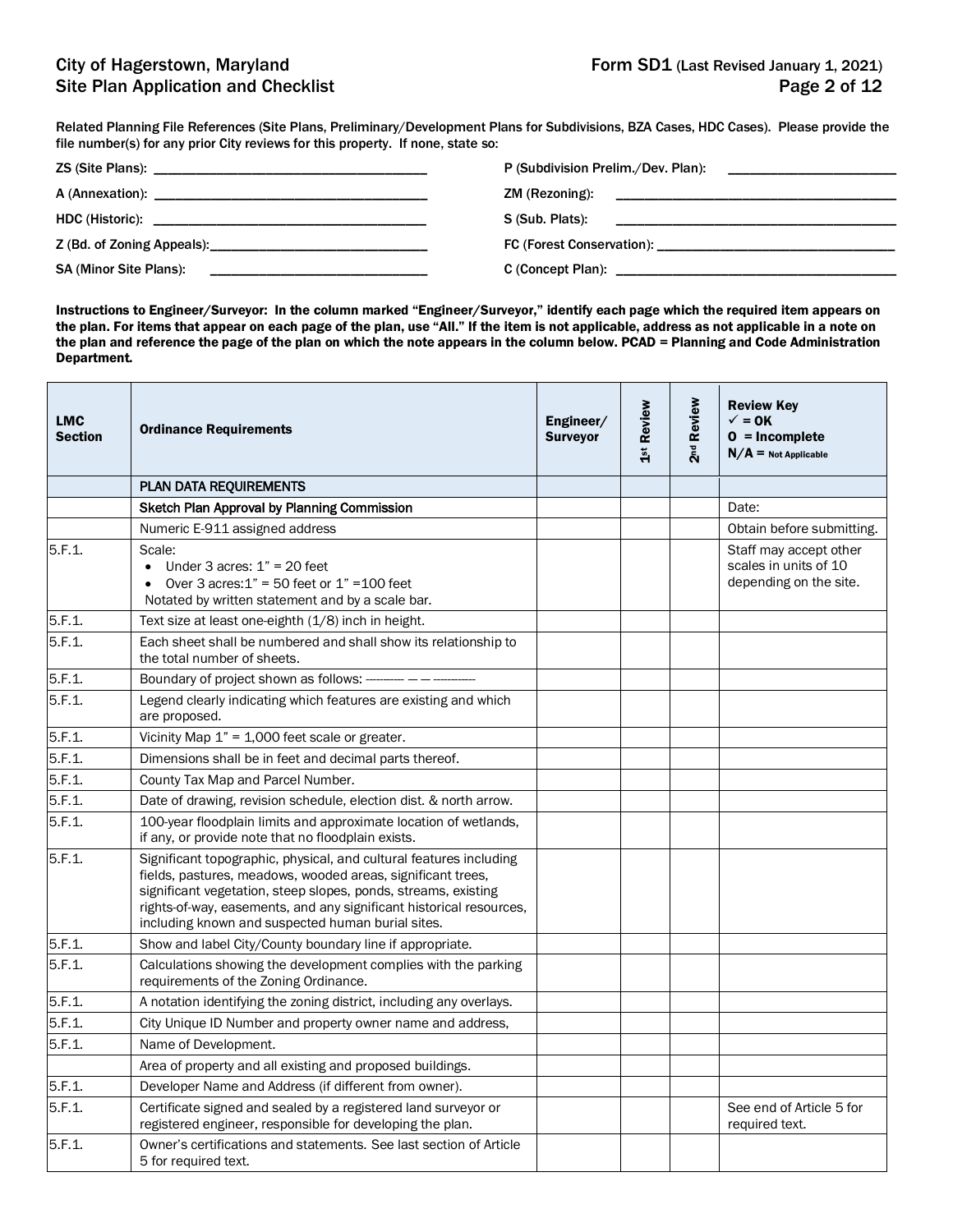| <b>LMC</b><br><b>Section</b> | <b>Ordinance Requirements</b>                                                                                                                                                                                                                                                                                                                                                                                                                                                                                              | Engineer/<br><b>Surveyor</b> | 1st<br>Review | 2 <sup>nd</sup><br>Review | <b>Review Key</b><br>$\checkmark$ = 0K<br>$0 = Incomplete$<br>$N/A$ = Not Applicable |
|------------------------------|----------------------------------------------------------------------------------------------------------------------------------------------------------------------------------------------------------------------------------------------------------------------------------------------------------------------------------------------------------------------------------------------------------------------------------------------------------------------------------------------------------------------------|------------------------------|---------------|---------------------------|--------------------------------------------------------------------------------------|
| 5.F.1.                       | A boundary survey or survey of record of the property to be<br>subdivided, and all remaining lands, including map book and<br>page reference, locating and identifying adjacent or abutting<br>streets (existing or platted), subdivisions, un-subdivided parcels,<br>easements, water areas, and the like, and all visible monuments,<br>showing all courses, distances, and area, and tie-ins to all<br>adjacent street intersections. At a minimum, show the entire<br>parent tract or original parcel on an index map. |                              |               |                           |                                                                                      |
| 5.F.1.                       | Existing contours with intervals not more than five (5) feet where<br>the slope is 10% or greater and not more than two (2) feet where<br>the slope is less than 10%. Elevations based on United States<br>Geological Survey or equivalent adjusted datum. (Source of<br>contour data referenced on site plan; include a benchmark with<br>elevation and location on the plan.).                                                                                                                                           |                              |               |                           |                                                                                      |
| 5.F.1.                       | Slopes of 15% or greater, including justification for need in cases<br>where the developer proposes to develop or disturb such slopes.                                                                                                                                                                                                                                                                                                                                                                                     |                              |               |                           |                                                                                      |
| 5.F.1.                       | Location, width and names of all existing or prior platted streets<br>or other public streets, railroad and utility rights-of-way, parks and<br>other public open spaces, and city boundaries within or adjoining<br>the tract.                                                                                                                                                                                                                                                                                            |                              |               |                           |                                                                                      |
| 5.F.1.                       | Other conditions on the tract being developed including, but not<br>necessarily limited to, watercourses, wetlands, floodplains, rock<br>out crop areas, wooded areas and other environmentally<br>sensitive areas and significant features.                                                                                                                                                                                                                                                                               |                              |               |                           |                                                                                      |
| 5.F.1.                       | Utilities on and adjacent to the tract: location, size and invert<br>elevation of existing sanitary sewerage facilities and storm drains;<br>location and size of water mains; location of fire hydrants, utility<br>lines and street lights (within work area).                                                                                                                                                                                                                                                           |                              |               |                           |                                                                                      |
| 5.F.1.                       | Proposed public improvements; highways or other major<br>improvements planned by public authorities for future<br>construction on or near the tract to the extent known.                                                                                                                                                                                                                                                                                                                                                   |                              |               |                           |                                                                                      |
| 5.F.1<br>5.I.4.m.            | Location and design of all required sidewalks and crosswalks.<br>Sidewalks are required along all public streets and walkways are<br>required from front doors to the public sidewalks.                                                                                                                                                                                                                                                                                                                                    |                              |               |                           |                                                                                      |
| 5.F.1.                       | If water mains, sanitary sewers, and storm drains are not on or<br>adjoining the tract, indicate the direction, distance to, and size of<br>nearest water mains and sewers showing invert elevation of<br>sewers to extent known to developer.                                                                                                                                                                                                                                                                             |                              |               |                           |                                                                                      |
| 5.F.1.                       | Other conditions on adjoining land within 100 feet; approximate<br>direction and gradient of ground slope, including any<br>embankments or retaining walls, character, location and<br>ownership of private sewerage systems within 100 feet of the<br>development boundary, railroads, utility lines, towers and other<br>nearby nonresidential land uses or adverse influences; owners of<br>adjoining un-platted land; for adjoining platted land refer to<br>subdivision Plat by name recorded.                        |                              |               |                           |                                                                                      |
| 5.F.1.                       | Indicate location of any on-street parking. Also include calculation<br>of parking requirements, both on and off site.                                                                                                                                                                                                                                                                                                                                                                                                     |                              |               |                           |                                                                                      |
| 5.F.1.                       | Layout and dimension of proposed lots, including lot lines, lot<br>numbers, and block letters. Provide calculations of the density of<br>residential development.                                                                                                                                                                                                                                                                                                                                                          |                              |               |                           |                                                                                      |
| 5.F.1.                       | If applicable, include the number and types of units proposed, for<br>multi-family dwellings, shopping centers, churches, industry or<br>other non-public uses, including parking spaces, exclusive of<br>single-family and two-family dwellings. Show the building<br>footprints for all structures. Provide tabulated data for parking.                                                                                                                                                                                  |                              |               |                           |                                                                                      |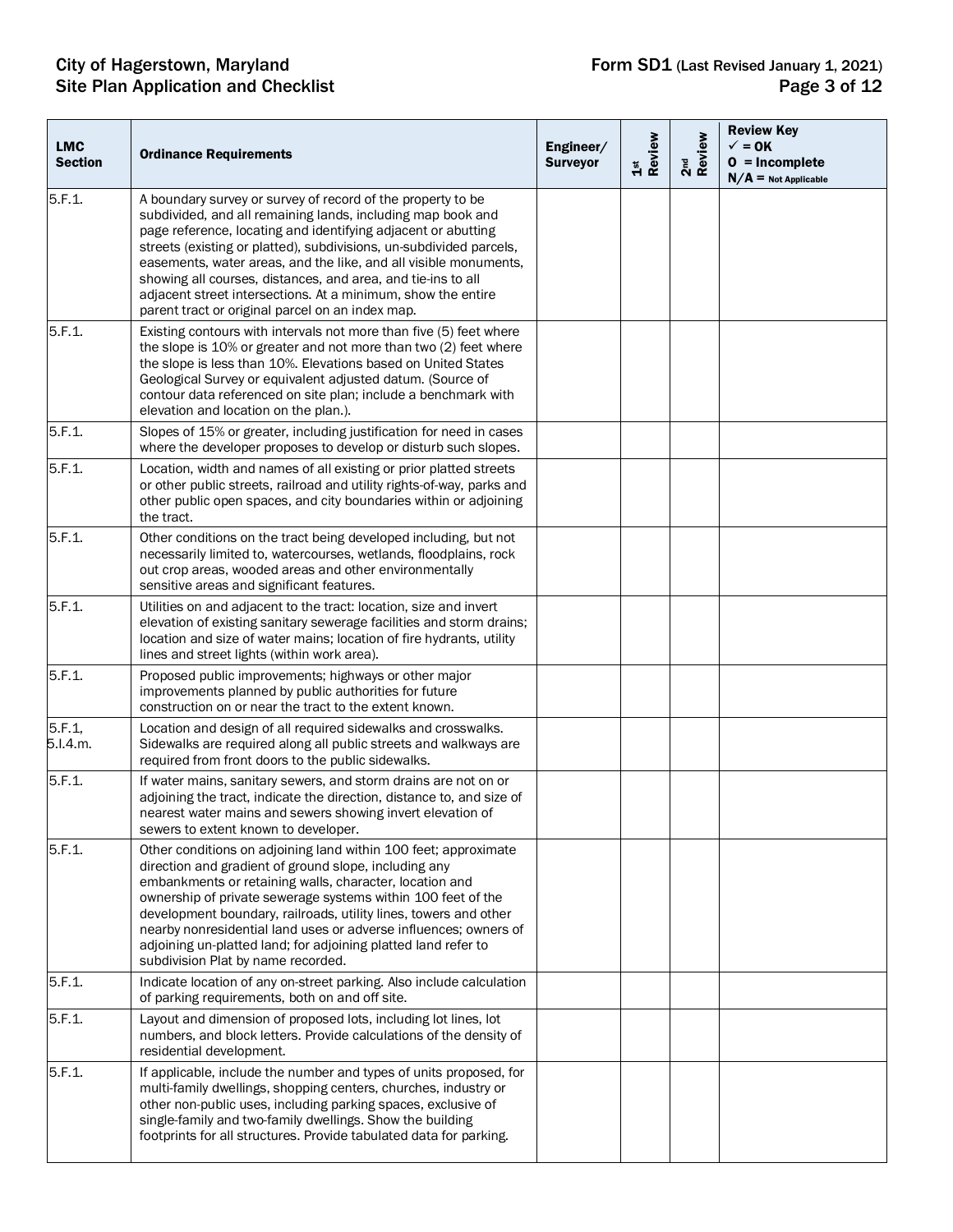| <b>LMC</b><br><b>Section</b> | <b>Ordinance Requirements</b>                                                                                                                                                                                                                                                                                                                                                                                                                                                                          | Engineer/<br><b>Surveyor</b> | 1st<br>Review | 2 <sup>nd</sup><br>Review | <b>Review Key</b><br>$\checkmark$ = 0K<br>$0 = Incomplete$<br>$N/A$ = Not Applicable |
|------------------------------|--------------------------------------------------------------------------------------------------------------------------------------------------------------------------------------------------------------------------------------------------------------------------------------------------------------------------------------------------------------------------------------------------------------------------------------------------------------------------------------------------------|------------------------------|---------------|---------------------------|--------------------------------------------------------------------------------------|
| 5.F.1. and<br>Article 4      | Building setback and build-to lines expressed lineally and in chart<br>form all frontages, front setbacks, side and rear setbacks,<br>accessory structure setbacks and setbacks from residential or<br>lesser intense uses and districts. All public street frontages are<br>front setbacks.                                                                                                                                                                                                           |                              |               |                           |                                                                                      |
| 5.F.1.                       | Notation explaining all associated planning and zoning files (BZA,<br>FC, NCU, annexation, HDC, past subdivisions or site plans) AND<br>ANY RELEVANT CONDITIONS OF APPROVAL ATTACHED THERETO.                                                                                                                                                                                                                                                                                                          |                              |               |                           |                                                                                      |
| 5.F.1                        | Note stating that for work along street rights of way, developer is<br>responsible to obtain a Roadside Tree Permit from MD DNR.                                                                                                                                                                                                                                                                                                                                                                       |                              |               |                           |                                                                                      |
| 5.F.1.                       | Copy of current deed of ownership, and If applicable) a copy of<br>homeowner association documents.                                                                                                                                                                                                                                                                                                                                                                                                    |                              |               |                           | Provide for the file. Do<br>not embed in the plan.                                   |
| 5.F.1.                       | Rights-of-way proposed to be created for all access, storm<br>drainage, and utilities purposes.                                                                                                                                                                                                                                                                                                                                                                                                        |                              |               |                           |                                                                                      |
| 5.F.1.                       | A Forest Conservation Plan, including the locations and means for<br>forest retention, reforestation or afforestation (when applicable).                                                                                                                                                                                                                                                                                                                                                               |                              |               |                           | See instructions later in<br>this checklist.                                         |
| 5.F.1.                       | A final storm drainage plan and final storm water management<br>plan, with calculations.                                                                                                                                                                                                                                                                                                                                                                                                               |                              |               |                           |                                                                                      |
| 5.F.1.                       | A final grading plan, showing grading for all subdivision<br>improvements, and, where applicable, mass grading.                                                                                                                                                                                                                                                                                                                                                                                        |                              |               |                           |                                                                                      |
| 5.F.1.                       | Location of all existing and proposed buildings, lighting, fencing,<br>structures, parking facilities and other improvements, and means<br>of trash collection. Include a scale dimension from the property<br>lines to proposed buildings. All parking facilities shall be designed<br>in accordance with Article 5, Section I.4.                                                                                                                                                                     |                              |               |                           |                                                                                      |
| 5.F.1.                       | If alterations are to be made to existing buildings structures or<br>other improvements, dotted lines to show features or locations to<br>be abandoned and solid lines to show proposed features.                                                                                                                                                                                                                                                                                                      |                              |               |                           |                                                                                      |
| 5.F.1.                       | A final sediment control plan, if required by Soil Conservation<br>District regulations, for the entire project area and for any<br>adjacent area affected by the area to be developed, including:<br>The location of forest protection measures, temporary<br>(a)<br>and permanent sediment control measures and<br>vegetative stabilization.<br>The construction sequence for providing forest<br>(b)<br>protection measures and adequate sediment control<br>measures to prevent off site drainage. |                              |               |                           |                                                                                      |
| 5.F.1.                       | Digital submittal of the Plan in a format accepted and approved<br>by the City Engineer showing all proposed improvements,<br>including but not limited to, proposed grading, streets, utility<br>lines, service locations, storm drains, building footprints,<br>setbacks, curb locations, sidewalks, the exterior boundary of the<br>subdivision, and all new interior lot lines. It shall be tied to the<br>City Grid and monuments system (MD State Plane Coordinates<br>NAD 83-epoch 1996).       |                              |               |                           |                                                                                      |
| 5.F.1.                       | Photometric plan for site lighting. This must be part of the site<br>plan. Do not submit as a separate document.                                                                                                                                                                                                                                                                                                                                                                                       |                              |               |                           |                                                                                      |
| Fire Dept.                   | The following statement and supporting bullet points shall be<br>shown on the plan:                                                                                                                                                                                                                                                                                                                                                                                                                    |                              |               |                           |                                                                                      |
|                              | Construction occurring on this site shall comply with NFPA 241,<br>Standard for Safeguarding Construction, Alteration, and<br>Demolition Operations, and Chapter 16 of NFPA 1, Fire Code.<br>• No open air burning is permitted.<br>• A permit is required from the Hagerstown Fire Marshal to<br>perform blasting operations.<br>• Fire Department access shall be maintained to all buildings.                                                                                                       |                              |               |                           |                                                                                      |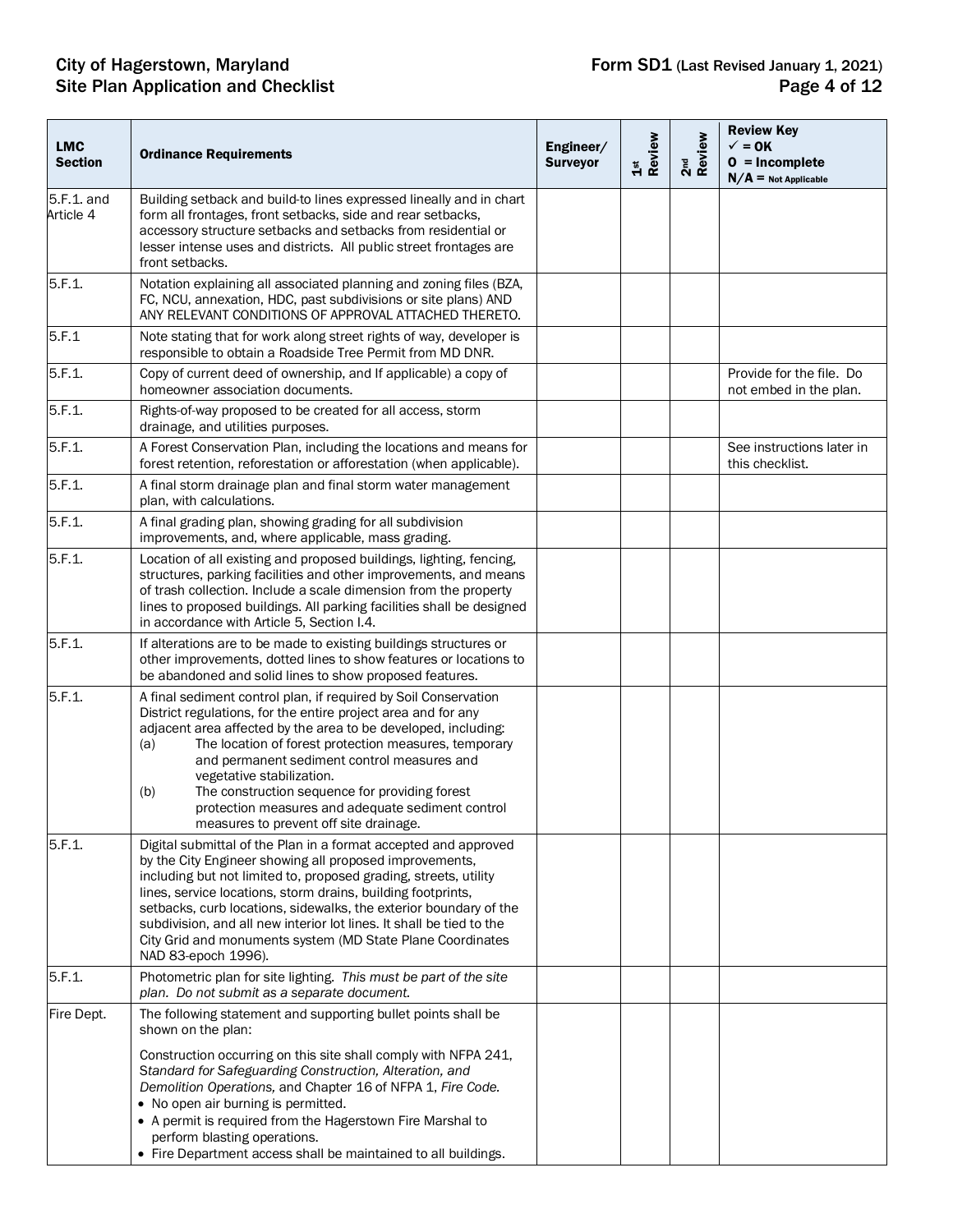| <b>LMC</b><br><b>Section</b> | <b>Ordinance Requirements</b>                                                                                                                                                                                                                                                                                                                                                                                                                                                                                                                                                                                                                                                                                                                             | Engineer/<br><b>Surveyor</b> | 1st<br>Review | 2 <sup>nd</sup><br>Review | <b>Review Key</b><br>$\checkmark$ = 0K<br>$0 = Incomplete$<br>$N/A$ = Not Applicable |
|------------------------------|-----------------------------------------------------------------------------------------------------------------------------------------------------------------------------------------------------------------------------------------------------------------------------------------------------------------------------------------------------------------------------------------------------------------------------------------------------------------------------------------------------------------------------------------------------------------------------------------------------------------------------------------------------------------------------------------------------------------------------------------------------------|------------------------------|---------------|---------------------------|--------------------------------------------------------------------------------------|
| 5.H.1                        | Do all public streets adjacent to the subject property meet current<br>right of way width requirements? If not, right of way dedication,<br>with associated plats, may be required for site plan approval.                                                                                                                                                                                                                                                                                                                                                                                                                                                                                                                                                |                              |               |                           |                                                                                      |
| 5.H.2                        | Is the property bisected by or otherwise impacted by a compre-<br>hensive plan planned street (see Map 5-3)? The developer may<br>be required to incorporate the design of the street into their plan,<br>build the street to City standards, and dedicate it to the City.                                                                                                                                                                                                                                                                                                                                                                                                                                                                                |                              |               |                           |                                                                                      |
|                              | DEVELOPMENT, DESIGN AND PERFORMANCE STANDARDS<br>Construction of new buildings, including reuse or modification or<br>renovation of an existing building or buildings and site<br>improvements shall comply with the following:                                                                                                                                                                                                                                                                                                                                                                                                                                                                                                                           |                              |               |                           |                                                                                      |
| 5.I.4.h                      | All parking spaces and drive aisle conform to the dimensional<br>requirements of this sub-section.                                                                                                                                                                                                                                                                                                                                                                                                                                                                                                                                                                                                                                                        |                              |               |                           |                                                                                      |
| 5.1.6.b.(1)                  | Principal use building(s) shall be oriented toward and located<br>near the primary public street for the purpose of reducing the<br>visual impact of an expansive parking area between the building<br>and public streets. (see next page)<br>Required in RH, RO, N-MU, CC-MU, CL, CG, CR, POM, INST and<br><b>PUD zoning districts</b>                                                                                                                                                                                                                                                                                                                                                                                                                   |                              |               |                           |                                                                                      |
| 5.1.6.b.(2)                  | It is preferred that off-street parking spaces be located towards<br>the sides and rear of the lot, behind any buildings and structures.<br>In cases where parking is provided beneath an elevated<br>structure, either under-ground or in parking decks, the street side<br>portion of the building shall be available for usable<br>office/commercial space excluding driveway and lobby areas.<br>Required in RH, RO, N-MU, CC-MU, CL, CG, CR, POM, INST and<br>PUD zoning districts                                                                                                                                                                                                                                                                   |                              |               |                           |                                                                                      |
| 5.1.6.b.(3)                  | Projects containing groups of buildings shall incorporate amenity<br>areas into the site design. Amenity areas include, but are not<br>limited to, public plazas, courtyards, squares or small parks on<br>the site. Design elements to be included in the amenity areas are<br>seating walls, benches, outdoor dining/gathering areas,<br>decorative fountains or water features, clock towers and/or<br>garden areas. Since the purpose of these amenity areas is to<br>serve as pocket recreational areas and to help foster a sense of<br>community, additional elements shall be considered, if the<br>applicant shows the design meets the intent of this section.<br>Required in RH, RO, N-MU, CC-MU, CL, CG, CR, POM and INST<br>zoning districts |                              |               |                           |                                                                                      |
| 5.1.6.b(4)(a)                | The facade of a building shall present a public view to the street<br>or pedestrian corridor. For large buildings, modulation shall be<br>incorporated in building designs to reduce overall bulk and mass,<br>with planes of exterior walls not running in one continuous<br>direction more than one-hundred (100) feet without an offset or<br>setback. All rooftop equipment shall be shielded so that it is full<br>screened from public view. Required in RH, RO, N-MU, CC-MU, CL,<br>CG, CR, POM, INST, and PUD zoning districts                                                                                                                                                                                                                    |                              |               |                           |                                                                                      |
| 5.1.6.b(4)(b)                | The commercial building or shopping center (including buildings<br>located on out lots) shall be constructed of high-quality natural<br>materials finished in low reflectance, earth tone colors and<br>finishes. Materials may include brick, wood, stone, tinted textured<br>concrete masonry units, architectural concrete block or other<br>material approved by the Planning Commission. Required in CG,<br>CR, POM and INST zoning districts                                                                                                                                                                                                                                                                                                        |                              |               |                           |                                                                                      |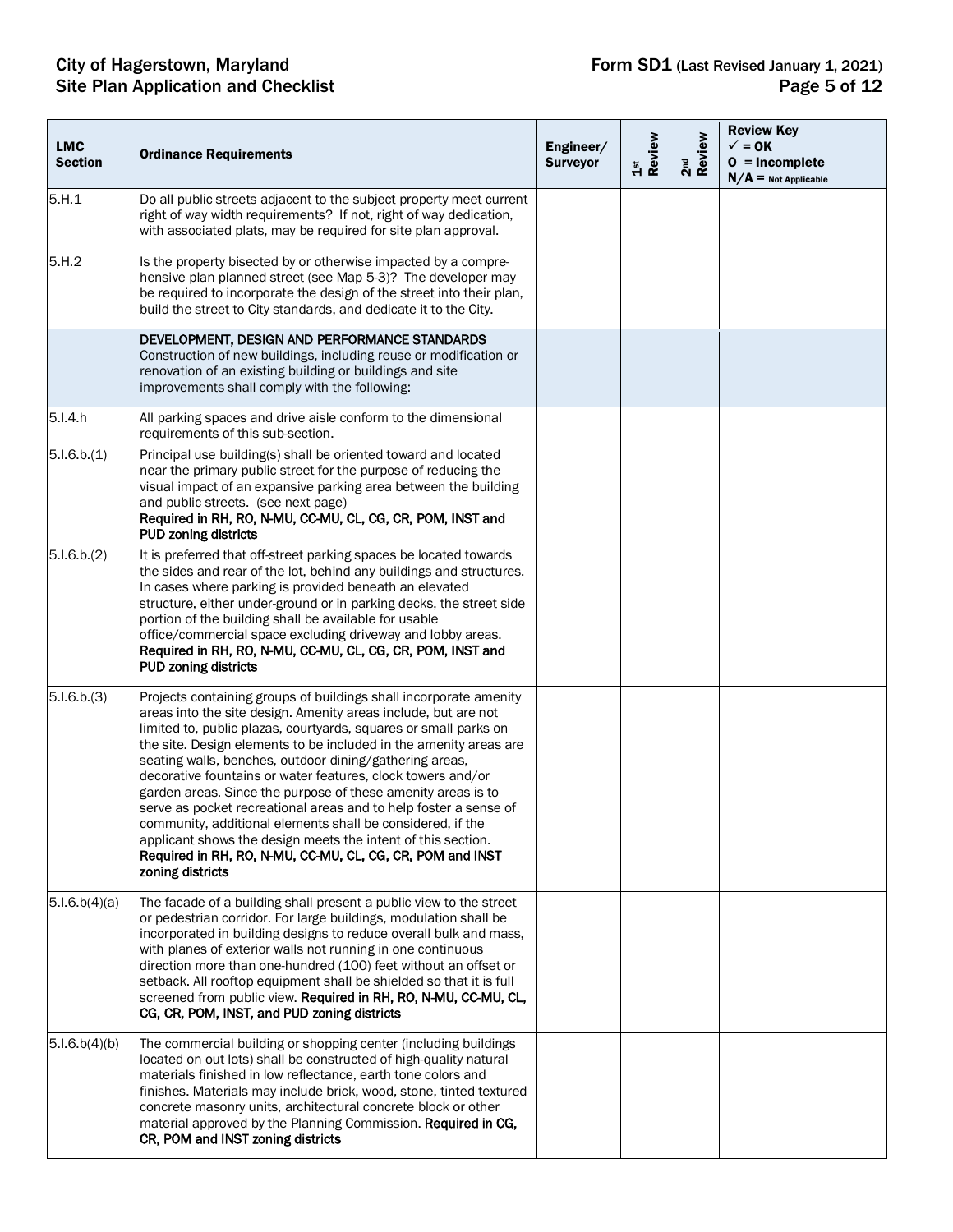| <b>LMC</b><br><b>Section</b> | <b>Ordinance Requirements</b>                                                                                                                                                                                                                                                                                                                                                                                                                                                                                                                     | Engineer/<br><b>Surveyor</b> | 1st<br>Review | 2 <sup>nd</sup><br>Review | <b>Review Key</b><br>$\checkmark$ = 0K<br>$0 = Incomplete$<br>$N/A$ = Not Applicable |
|------------------------------|---------------------------------------------------------------------------------------------------------------------------------------------------------------------------------------------------------------------------------------------------------------------------------------------------------------------------------------------------------------------------------------------------------------------------------------------------------------------------------------------------------------------------------------------------|------------------------------|---------------|---------------------------|--------------------------------------------------------------------------------------|
| 5.1.6.b(4)(c)                | It is preferred that new multi-family buildings be architecturally<br>compatible with the existing structures and that the exterior wall<br>surfaces of each individual building be similar in architectural<br>treatment and materials. For large new buildings, modulation<br>should be incorporated in building designs to reduce overall bulk<br>and mass. All rooftop equipment shall be located, screened or<br>shielded so that its visibility is minimized from public view.<br>Required in RH, RO, N-MU, CC-MU, and PUD zoning districts |                              |               |                           |                                                                                      |
| 5.1.6.b(4)(d)                | Newly constructed multi-occupant commercial, institutional, and<br>mixed-use buildings shall contain storefronts when located in the<br>CC-MU zoning district. CC-MU zoning district only                                                                                                                                                                                                                                                                                                                                                         |                              |               |                           |                                                                                      |
| 5.1.6.b(4)(e)                | Trash receptacle enclosures shall be architecturally compatible<br>with the building(s) on site and constructed of the same building<br>material. Non-enclosed areas for storage of pallets, recycling,<br>temporary seasonal merchandise shall be permanently defined<br>and screened with walls and/or fences and/or heavy evergreen<br>landscaping consistent with materials and landscaping used<br>throughout the project. Required in RH, RO, N-MU, CC-MU, CG,<br>CR, POM, INST and PUD zoning districts                                    |                              |               |                           |                                                                                      |
| 5.1.6.b.(5)                  | Loading docks, truck parking, outdoor storage, utility meters,<br>HVAC equipment, and other service functions shall be<br>incorporated into the overall design of the building and<br>landscaping so that the visual and acoustic impacts of these<br>functions are fully contained and out of view from adjacent<br>properties and public streets, using materials and landscaping<br>consistent with the rest of the project. Required in RH, RO, N-MU,<br>CC-MU, CL, CG, CR, POM, INST and PUD zoning districts                                |                              |               |                           |                                                                                      |
| 5.1.6.b.(6)                  | Lights illuminating off-street parking or loading areas shall be<br>arranged and installed so that no material glare or direct light<br>shall spill over into adjacent parcels. Light standards shall not<br>exceed 20 feet in height and shall be of a directional type<br>capable of shielding the light source from direct view. Spotlighting<br>of buildings shall be from fixtures along the top of the building,<br>directed downward. Required in RH, RO, N-MU, CC-MU, CL, CG,<br>CR, POM, INST and PUD zoning districts                   |                              |               |                           |                                                                                      |
| 5.1.6.b.(7)                  | For businesses that involve the temporary storage of unregistered<br>or damaged vehicles, an area shall be designated for such<br>storage and screened from surrounding properties in a manner<br>acceptable to the Planning Commission. This provision shall not<br>apply to the storage and display of for-sale or rent motor vehicles.<br>Required in CL, CG, and CR zoning districts                                                                                                                                                          |                              |               |                           |                                                                                      |
| 5.1.6.b.(8)                  | Destination Retail Uses are subject to design requirements. See<br>Schedule D for design requirements for these uses.                                                                                                                                                                                                                                                                                                                                                                                                                             |                              |               |                           | Attach Schedule D.                                                                   |
| 5.1.6.b.(9)                  | Every multi-family development on a tract larger than 40,000<br>square feet in area and ten units per acre or greater in density<br>shall dedicate open space and recreational equipment to serve<br>the recreational needs of the residents of the development.<br>Required in RH, RO, and N-MU zoning districts.                                                                                                                                                                                                                                |                              |               |                           | See Schedule A.                                                                      |
| 5.I.8                        | Additional Requirements for Destination Retail Uses and Multi-<br>Family Developments in the RH, RO, N-MU, CC-MU and PUD<br>Districts and all Development in the CC-MU and N-MU Districts.                                                                                                                                                                                                                                                                                                                                                        |                              |               |                           |                                                                                      |
| 5.I.10                       | Development standards for I-MU developments.                                                                                                                                                                                                                                                                                                                                                                                                                                                                                                      |                              |               |                           | Attach Schedule I.                                                                   |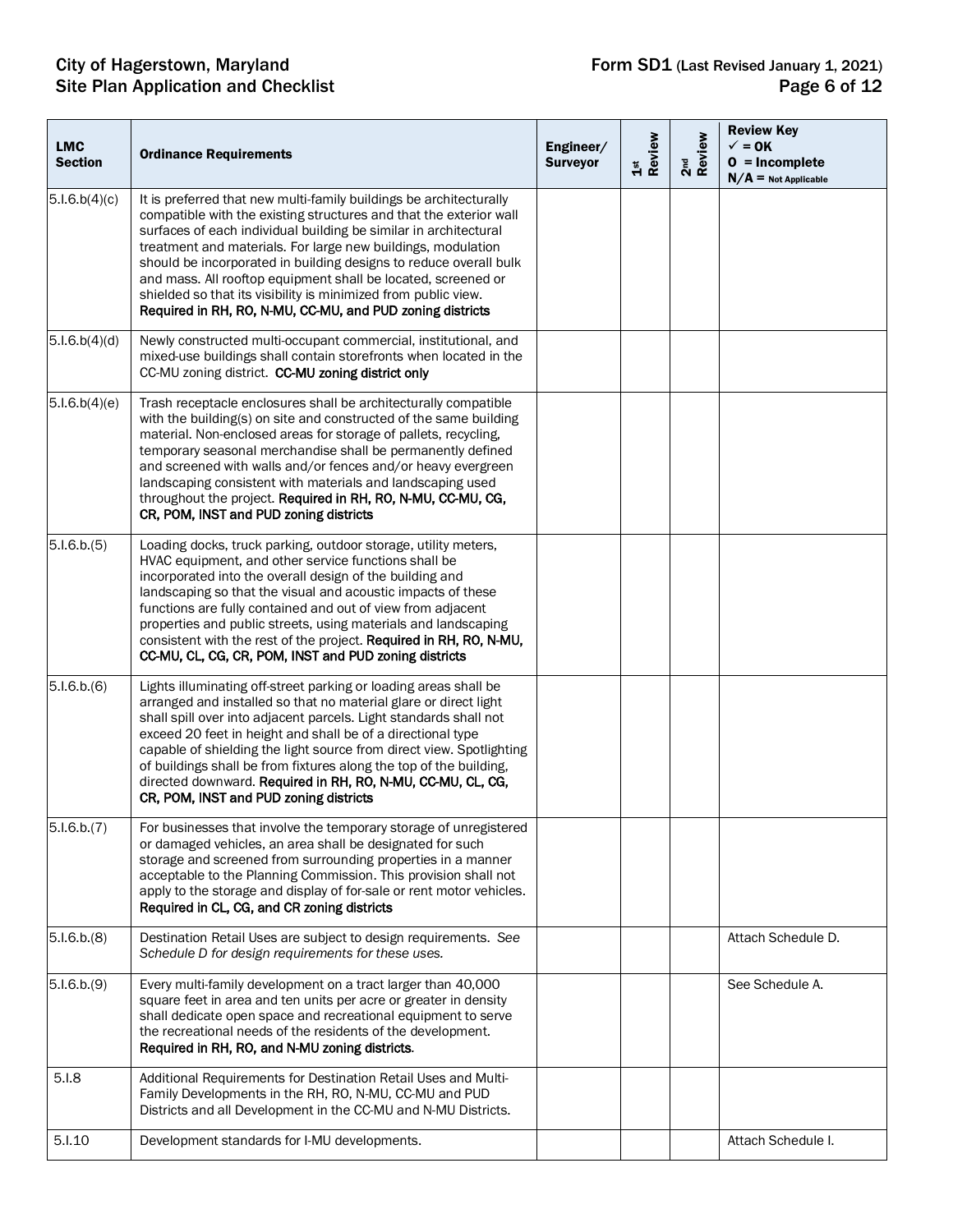| <b>LMC</b><br><b>Section</b> | <b>Ordinance Requirements</b>                                                                                                                                                                                                                                                                                                                                                                                                                                                                                                                                                                                                                | Engineer/<br><b>Surveyor</b> | 1st<br>Review | 2 <sup>nd</sup><br>Review | <b>Review Key</b><br>$\checkmark$ = 0K<br>$0 = Incomplete$<br>$N/A$ = Not Applicable |
|------------------------------|----------------------------------------------------------------------------------------------------------------------------------------------------------------------------------------------------------------------------------------------------------------------------------------------------------------------------------------------------------------------------------------------------------------------------------------------------------------------------------------------------------------------------------------------------------------------------------------------------------------------------------------------|------------------------------|---------------|---------------------------|--------------------------------------------------------------------------------------|
| 5.I.11 and<br>4.F.2.b(9)     | Design standards for developing mixed commercial and<br>residential developments in the CG and CR Districts.                                                                                                                                                                                                                                                                                                                                                                                                                                                                                                                                 |                              |               |                           | Attach Schedule N.                                                                   |
| 5.I.14                       | Development designed in accordance with CPTED standards,<br>items a. through f. Provide narrative in notes explaining<br>compliance.                                                                                                                                                                                                                                                                                                                                                                                                                                                                                                         |                              |               |                           | See Article 5, Section<br>1.14                                                       |
| <b>PCAD</b>                  | Design driveways to connect to truncated stubs on adjacent<br>properties and to connect at logical points on unimproved<br>neighboring properties for later connection.                                                                                                                                                                                                                                                                                                                                                                                                                                                                      |                              |               |                           |                                                                                      |
|                              | <b>OUTSIDE STORAGE</b>                                                                                                                                                                                                                                                                                                                                                                                                                                                                                                                                                                                                                       |                              |               |                           |                                                                                      |
| 5.I.13 and<br>4.K.17         | All outdoor storage of inventory, merchandise and supplies be<br>located at least 10 feet from adjacent property lines and street<br>rights of way, and buffered in accordance with the provisions of<br>the section pertaining to the buffering of parking areas.                                                                                                                                                                                                                                                                                                                                                                           |                              |               |                           |                                                                                      |
|                              | LANDSCAPING PLAN AND PARKING AREA REQUIREMENTS                                                                                                                                                                                                                                                                                                                                                                                                                                                                                                                                                                                               |                              |               |                           |                                                                                      |
| 5.1                          | Applies to any development or redevelopment proposal requiring<br>approval by the Planning Commission (or by staff in the case of<br>administrative approvals). A landscaping plan is required as part<br>of the development plan or site plan. NO EXCEPTIONS. See Form<br>SD-1 Schedule A for checklist of requirements and instructions<br>for alternate plans and waiver requests.                                                                                                                                                                                                                                                        |                              |               |                           | <b>ATTACH SCHEDULE A</b>                                                             |
|                              | STORMWATER MANAGEMENT CONTROL FACILITIES                                                                                                                                                                                                                                                                                                                                                                                                                                                                                                                                                                                                     |                              |               |                           |                                                                                      |
| $5.1.4.1$ .                  | Landscaping of storm water management facilities (ponds,<br>retention, or detention basins), is required in all zoning districts.                                                                                                                                                                                                                                                                                                                                                                                                                                                                                                            |                              |               |                           | See Schedule A                                                                       |
| $5.1.4.1$ .                  | When adjoining a public right-of-way, such facilities shall be sited<br>to allow for street trees and screening plantings, shall be<br>aesthetically pleasing, and shall be designed to incorporate storm<br>water best-management practices.                                                                                                                                                                                                                                                                                                                                                                                                |                              |               |                           |                                                                                      |
| 5.1.4.1                      | If a chain link fence is utilized for security purposes, it shall be<br>sufficiently screened by plantings. Chain link shall not be<br>permitted within the required building front yard setback.                                                                                                                                                                                                                                                                                                                                                                                                                                            |                              |               |                           |                                                                                      |
| 5.I.4.I.                     | Low Impact Development hydrologic design utilizing integrated<br>management practices (IMPs), are recommended as an<br>alternative to more conventional designs.                                                                                                                                                                                                                                                                                                                                                                                                                                                                             |                              |               |                           |                                                                                      |
| 5.1.5.                       | No stormwater detention or retention structure shall be<br>constructed to front on any public street right-of-way or in any<br>required buffer areas. Exceptions may be allowed with approval<br>of the Planning Commission if site constraints dictate location of<br>the stormwater structure in one of these areas.                                                                                                                                                                                                                                                                                                                       |                              |               |                           | See Schedule A                                                                       |
|                              | <b>HUMAN BURIAL SITES</b>                                                                                                                                                                                                                                                                                                                                                                                                                                                                                                                                                                                                                    |                              |               |                           |                                                                                      |
| 5.K.3                        | Delineate the location of any human burial site(s) on the property<br>if they are known to exist. If none are known, a note on the plan<br>shall state whether, to the best knowledge of the owner or<br>developer, any human burial site is known to or believed to exist<br>on the property. If a human burial site is known or believed to be<br>present, copies of any available documentation shall be<br>submitted as an addendum to the plan. Deed search may be<br>required. If anecdotal evidence suggests there may be one on<br>site that cannot be specifically identified, a note will be inserted<br>on the plan stating this. |                              |               |                           |                                                                                      |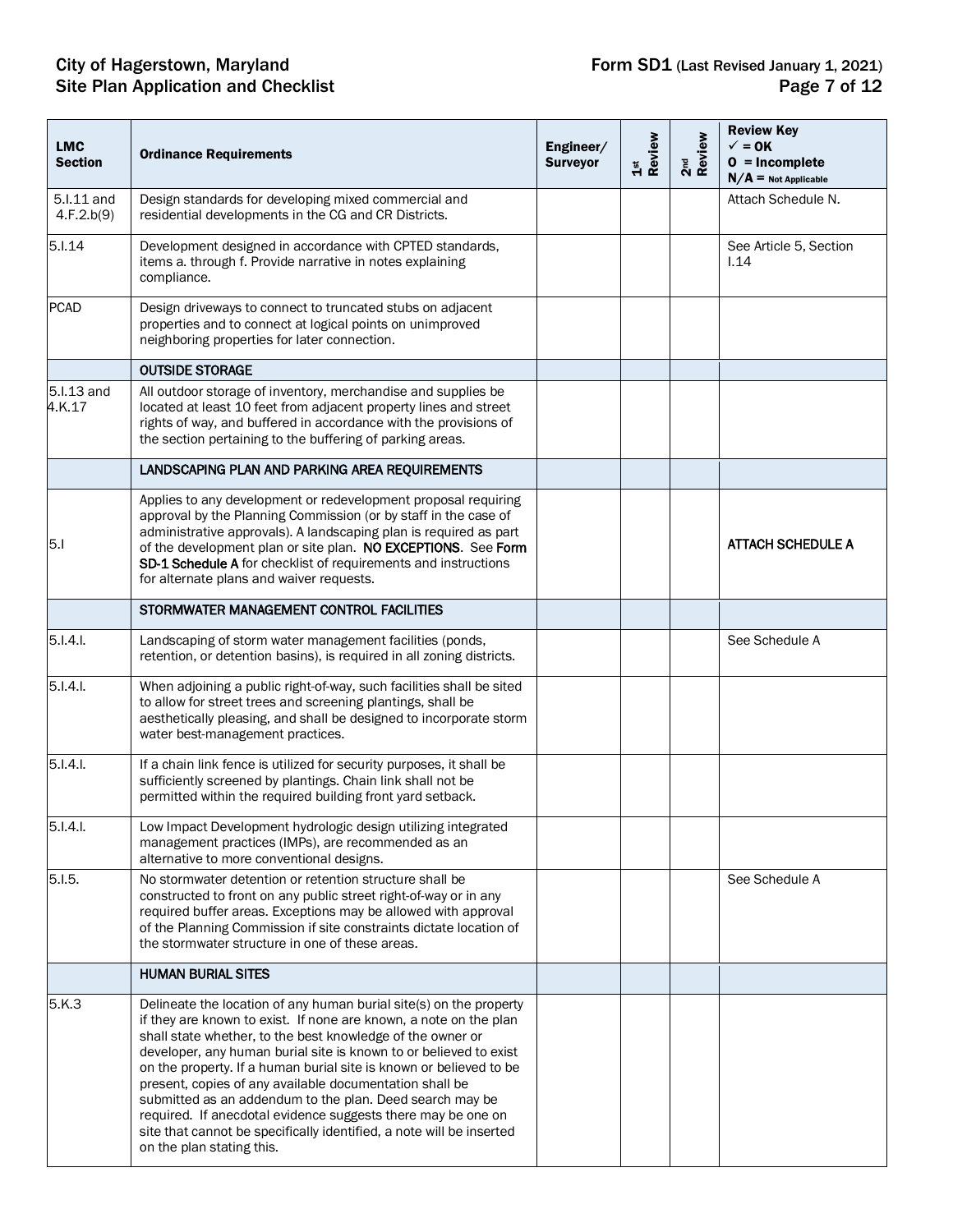| <b>LMC</b><br><b>Section</b> | <b>Ordinance Requirements</b>                                                                                                                                                                                                                                                                                                                                                                                                                                                                                                                                                                                                                                                                                                                                                                                                                                                       | Engineer/<br><b>Surveyor</b> | 1st<br>Review | 2 <sup>nd</sup><br>Review | <b>Review Key</b><br>$\checkmark$ = 0K<br>$0 = Incomplete$<br>$N/A$ = Not Applicable |
|------------------------------|-------------------------------------------------------------------------------------------------------------------------------------------------------------------------------------------------------------------------------------------------------------------------------------------------------------------------------------------------------------------------------------------------------------------------------------------------------------------------------------------------------------------------------------------------------------------------------------------------------------------------------------------------------------------------------------------------------------------------------------------------------------------------------------------------------------------------------------------------------------------------------------|------------------------------|---------------|---------------------------|--------------------------------------------------------------------------------------|
| 5.K.3                        | Treatment of human burial sites shall be in accordance with<br>subsections 5.K.4 through 5.K.7. Property history search will be<br>required for most raw land builds on the fringes of the city.                                                                                                                                                                                                                                                                                                                                                                                                                                                                                                                                                                                                                                                                                    |                              |               |                           |                                                                                      |
| 5.K.6.a.                     | Include the following in the plan notes the following: If any person<br>discovers the existence of previously unknown human remains,<br>tombstones, funerary objects, or other evidence of a human<br>burial site which reasonably indicates the presence of a cemetery<br>or human burial site in the course of grading, construction, or<br>work of any kind, that person shall stop work immediately in the<br>discovery area and shall give notice of its discovery within 24<br>hours to the County's State's Attorney, the County Health officer,<br>the City's Zoning Administrator and City Engineer. All grading, site,<br>zoning and building permits issued by the City shall be suspended<br>and the property owner shall stop all work in the discovered area<br>until a determination is made pursuant to Article 5, Subsection<br>K.6.b of the Land Management Code. |                              |               |                           |                                                                                      |
|                              | <b>ZONING CONSIDERATIONS</b>                                                                                                                                                                                                                                                                                                                                                                                                                                                                                                                                                                                                                                                                                                                                                                                                                                                        |                              |               |                           |                                                                                      |
| 4.A.11                       | Some uses have separation requirements between it and other<br>similar or competing uses. Does this use have such a separation<br>requirement? If yes, does it comply with the measurement<br>standards found in Section A.11?                                                                                                                                                                                                                                                                                                                                                                                                                                                                                                                                                                                                                                                      |                              |               |                           |                                                                                      |
| Multiple                     | Notation stating the maximum permitted height of buildings in<br>the zoning district and what the height of proposed buildings will<br>be. There are also minimum building heights in the CC-MU and N-<br>MU districts.                                                                                                                                                                                                                                                                                                                                                                                                                                                                                                                                                                                                                                                             |                              |               |                           |                                                                                      |
| 4.K.18                       | All new dwelling units must meet minimum area requirements<br>that vary depending on the number of bedrooms provided.<br>Provide note of compliance with this section when plan involves<br>any residential components.                                                                                                                                                                                                                                                                                                                                                                                                                                                                                                                                                                                                                                                             |                              |               |                           |                                                                                      |
| 4.D.5.f                      | Three performance criteria for townhouse developments in the<br>residential zoning districts. Also, Article 5, Section G.2 requires<br>when the end unit of a townhouse building is located at the<br>intersection of two public streets, or a public street and a non-<br>public driveway, the end unit shall be architecturally designed to<br>present a front facade to the side street (see illustration in<br>Section G.2).                                                                                                                                                                                                                                                                                                                                                                                                                                                    |                              |               |                           |                                                                                      |
| 4.D.5.g                      | Performance criteria for stacked and mansion apartment<br>developments and over-under flats in the residential zoning<br>districts.                                                                                                                                                                                                                                                                                                                                                                                                                                                                                                                                                                                                                                                                                                                                                 |                              |               |                           |                                                                                      |
| 4.D.5.h                      | Design standards for mobile home developments.                                                                                                                                                                                                                                                                                                                                                                                                                                                                                                                                                                                                                                                                                                                                                                                                                                      |                              |               |                           | Attach Schedule M.                                                                   |
| 4.D.5.i and<br>4.K.3         | No lot in a residential district that does not front a public street<br>will be improved with a dwelling unit or units.                                                                                                                                                                                                                                                                                                                                                                                                                                                                                                                                                                                                                                                                                                                                                             |                              |               |                           |                                                                                      |
| 4.E.6.b                      | Dwelling units in the CC-MU and N-MU Zoning Districts require<br>certain minimum facilities. Provide note.                                                                                                                                                                                                                                                                                                                                                                                                                                                                                                                                                                                                                                                                                                                                                                          |                              |               |                           | When applicable.                                                                     |
| 4.E.7                        | New developments in the CC-MU and N-MU Districts are subject<br>to certain mixed-use design standards. Does this proposal<br>comply with those requirements?                                                                                                                                                                                                                                                                                                                                                                                                                                                                                                                                                                                                                                                                                                                        |                              |               |                           | Attach Schedule H.                                                                   |
| 4.Z (use<br>chart)           | Most forms of residential development require each building to<br>be on a separate fee-simple lot. Does this plan conform to this<br>requirement?                                                                                                                                                                                                                                                                                                                                                                                                                                                                                                                                                                                                                                                                                                                                   |                              |               |                           |                                                                                      |
| 4.Q                          | Wireless communication facilities are regulated by Article 4,<br>Section Q.                                                                                                                                                                                                                                                                                                                                                                                                                                                                                                                                                                                                                                                                                                                                                                                                         |                              |               |                           | Attach Schedule Q.                                                                   |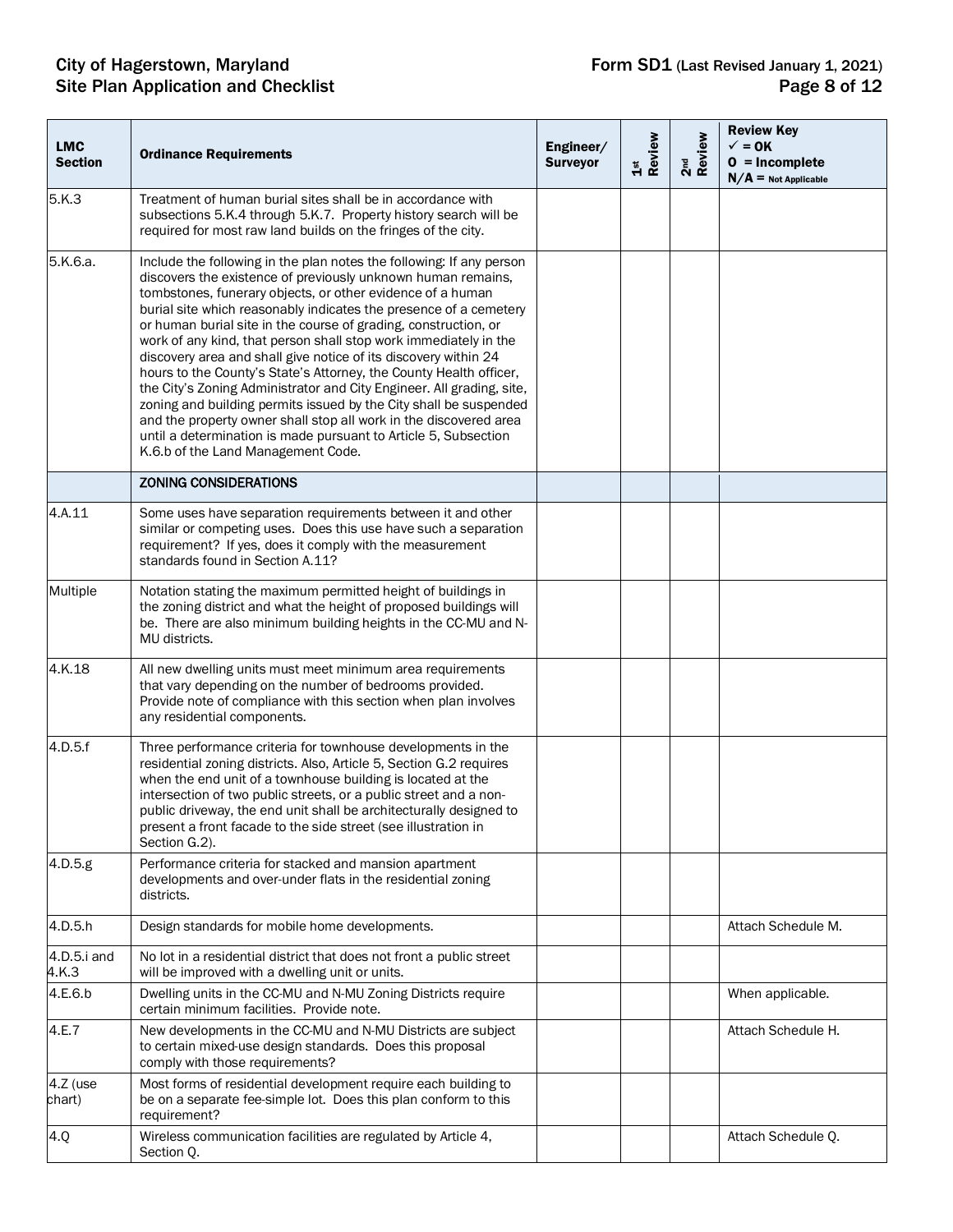| <b>LMC</b><br><b>Section</b>     | <b>Ordinance Requirements</b>                                                                                                                                                                                                                                                                                                                                                              | Engineer/<br><b>Surveyor</b> | 1st<br>Review | 2 <sup>nd</sup><br>Review | <b>Review Key</b><br>$\checkmark$ = 0K<br>$0 = Incomplete$<br>$N/A$ = Not Applicable |
|----------------------------------|--------------------------------------------------------------------------------------------------------------------------------------------------------------------------------------------------------------------------------------------------------------------------------------------------------------------------------------------------------------------------------------------|------------------------------|---------------|---------------------------|--------------------------------------------------------------------------------------|
| 4.Z (use<br>chart) and<br>others | Certain Uses such as retail and restaurants have size limitations<br>in some districts. Explain and confirm compliance in zoning<br>notes.                                                                                                                                                                                                                                                 |                              |               |                           |                                                                                      |
| 4.Z and<br>4.F.2.b(4)            | Adult entertainment uses are subject to performance standards.                                                                                                                                                                                                                                                                                                                             |                              |               |                           | Attach Schedule X.                                                                   |
| 4.Z and<br>4.F.2.b(5)            | Developments in the POM District are subject to performance<br>standards.                                                                                                                                                                                                                                                                                                                  |                              |               |                           | Attach Schedule P.                                                                   |
| 4.Z and<br>4.F.2.b(8)            | Introducing an automobile and/or truck sales and/or rental<br>facility is subject to performance standards, even when no<br>improvements are planned or desired. If developing or changing<br>the use of a property to this use, attach Schedule B.                                                                                                                                        |                              |               |                           | Attach Schedule B.                                                                   |
| 4.Z and<br>4.H.8 and<br>5.I.10   | There are use limitations on retail and service uses and<br>development standards in the I-MU Zoning District.                                                                                                                                                                                                                                                                             |                              |               |                           | Attach Schedule I.                                                                   |
| 4.F.5.c                          | When developing attached fee-simple units in commercial<br>districts, the provisions of this section apply. Ensure they are<br>addressed.                                                                                                                                                                                                                                                  |                              |               |                           |                                                                                      |
| 4.H.7                            | All industrial uses are subject to the performance standards in<br>4.H.7. Include a note stating "Industrial uses shall comply with<br>the performance standards of Article 4, Section H.7 as follows:"<br>and enumerate them verbatim from the Ordinance.                                                                                                                                 |                              |               |                           | Applies only for industrial<br>uses.                                                 |
| 4.                               | When involving a zoning overlay, does this plan address all<br>performance standards of that overlay and any conditions of<br>approval attached thereto?                                                                                                                                                                                                                                   |                              |               |                           |                                                                                      |
| 4.K.8                            | Sales trailers or using a constructed home as a model home<br>and/or sales office are permitted on a temporary basis for<br>marketing units for rent or sale within that development, provided<br>they are shown on the approved site plan or development plan.<br>Otherwise a site plan will be required.                                                                                 |                              |               |                           |                                                                                      |
| 4.K.9                            | For properties that will have accommodations for the parking and<br>temporary storage of semi-trailers as part of their business<br>operations, a notation shall be provided, summarizing Article 4,<br>Section K.9.a.                                                                                                                                                                     |                              |               |                           | Not required for<br>residential development.                                         |
| 4.K.9.b                          | Design expectations for use of trailers and vehicles for ongoing<br>on-site vending.                                                                                                                                                                                                                                                                                                       |                              |               |                           |                                                                                      |
| 4.K.14                           | Note stating that all work shall be completed in a professional<br>and workmanlike manner.                                                                                                                                                                                                                                                                                                 |                              |               |                           |                                                                                      |
| 4.K.15                           | Note stating "Tarps, canvas and similar pliable material shall not<br>be used as enclosures for or building materials of buildings or<br>structures. This provision shall not apply to bona fide awnings<br>designed and constructed as such of material intended for use in<br>awnings, or canvas or other pliable materials engineered or<br>professionally designed for such purposes." |                              |               |                           |                                                                                      |
| 4.M.1                            | When the use of property involves a nonconformity, include in the<br>zoning information block an explanation of the confirmation<br>history of the nonconformity.                                                                                                                                                                                                                          |                              |               |                           |                                                                                      |
| 4.S.2.d                          | Note stating the following: This site plan shall be void if the<br>required permits are not secured and substantial construction<br>accomplished within three years of the date the site plan is<br>approved. The approval of this site plan shall expire in three<br>years, unless re-approved by the Planning Commission and<br>relevant agencies.                                       |                              |               |                           |                                                                                      |
| 4.Z                              | Include notation that the use(s) proposed are permitted by right,<br>special exception or approved change or expansion of a legal<br>nonconforming use.                                                                                                                                                                                                                                    |                              |               |                           |                                                                                      |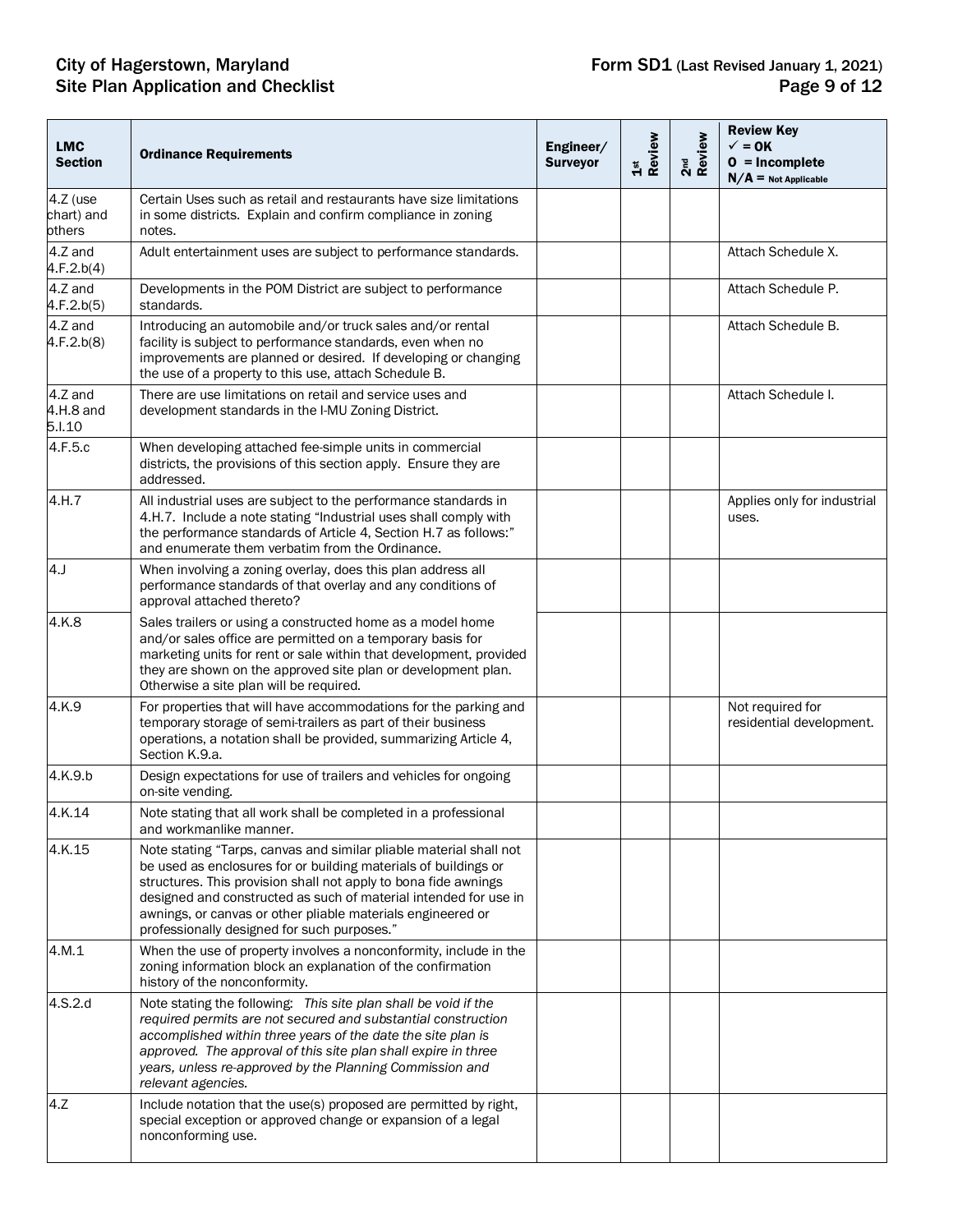| <b>LMC</b><br><b>Section</b> | <b>Ordinance Requirements</b>                                                                                                                                                                                                                                                                                                                                                                                                                                                                                                                                                                                                                                                                                                                                                                                                                                                                                                                                                                                                                                                                              | Engineer/<br><b>Surveyor</b> | 1st<br>Review | 2 <sup>nd</sup><br>Review | <b>Review Key</b><br>$\checkmark$ = 0K<br>$0 = Incomplete$<br>$N/A$ = Not Applicable                                                                                           |
|------------------------------|------------------------------------------------------------------------------------------------------------------------------------------------------------------------------------------------------------------------------------------------------------------------------------------------------------------------------------------------------------------------------------------------------------------------------------------------------------------------------------------------------------------------------------------------------------------------------------------------------------------------------------------------------------------------------------------------------------------------------------------------------------------------------------------------------------------------------------------------------------------------------------------------------------------------------------------------------------------------------------------------------------------------------------------------------------------------------------------------------------|------------------------------|---------------|---------------------------|--------------------------------------------------------------------------------------------------------------------------------------------------------------------------------|
| 4.S.2.c<br>And<br>4.S.1.g    | Note stating: The purpose of a site is to set the final approved<br>development of the site until such later time that new or revised<br>plans are submitted for additions or redevelopment of a site. All<br>improvements, including but not limited to conditions of approval,<br>site configuration, parking space, and landscaping required in<br>accordance with City Ordinances shall be maintained on an<br>ongoing basis. Failure to maintain features and improvements<br>shown on an approved site plan constitutes a violation of the<br>Land Management Code. A zoning certificate (including zoning<br>approval of a building permit) may be revoked by the Zoning<br>Administrator if the recipient of the certificate fails to develop or<br>maintain the property in accordance with the plans submitted,<br>the requirements of this Chapter, the list of permitted uses as<br>found in Article 4, Section Z, an approved site plan, or any other<br>requirement lawfully imposed in connection with the issuance of<br>the zoning certificate or zoning approval of the building permit. |                              |               |                           |                                                                                                                                                                                |
| Article 4<br>Multiple        | Does this plan involve any of the following: flea markets, public,<br>private or membership pools in residential districts, (add others)                                                                                                                                                                                                                                                                                                                                                                                                                                                                                                                                                                                                                                                                                                                                                                                                                                                                                                                                                                   |                              |               |                           | Attach Schedule S.                                                                                                                                                             |
|                              | <b>BUSINESS SIGNS</b>                                                                                                                                                                                                                                                                                                                                                                                                                                                                                                                                                                                                                                                                                                                                                                                                                                                                                                                                                                                                                                                                                      |                              |               |                           |                                                                                                                                                                                |
| 4.1.4                        | A Program for Signs is required as part of a site plan that<br>integrates the design of graphics with the design of the building<br>(and/or development) on which they will be displayed and with<br>the surrounding area. See Article 4, Section I regarding signs.                                                                                                                                                                                                                                                                                                                                                                                                                                                                                                                                                                                                                                                                                                                                                                                                                                       |                              |               |                           |                                                                                                                                                                                |
| 4.1                          | Signage shall be designed in accordance with Article 4, Section I,<br>and comply with requirements of this section.                                                                                                                                                                                                                                                                                                                                                                                                                                                                                                                                                                                                                                                                                                                                                                                                                                                                                                                                                                                        |                              |               |                           |                                                                                                                                                                                |
|                              | <b>FENCES AND WALLS</b>                                                                                                                                                                                                                                                                                                                                                                                                                                                                                                                                                                                                                                                                                                                                                                                                                                                                                                                                                                                                                                                                                    |                              |               |                           |                                                                                                                                                                                |
| 4.K.1.                       | Fences and Walls proposed must be shown on the plan and<br>comply with height, material and buffering requirements (as<br>applicable) in accordance with Article 4, Section K.1.                                                                                                                                                                                                                                                                                                                                                                                                                                                                                                                                                                                                                                                                                                                                                                                                                                                                                                                           |                              |               |                           | Attach Schedule G when<br>fences and/or walls are<br>proposed.                                                                                                                 |
|                              | <b>DUMPSTER ENCLOSURES</b>                                                                                                                                                                                                                                                                                                                                                                                                                                                                                                                                                                                                                                                                                                                                                                                                                                                                                                                                                                                                                                                                                 |                              |               |                           |                                                                                                                                                                                |
| 4.K.16.                      | Installations of new trash dumpsters on existing and proposed<br>developments shall be required to have a dumpster enclosure.<br>The dumpster enclosure shall be compliant with the standard<br>detail maintained in the City's Public Ways Construction<br>Standards and Engineering Guidelines, Plate M-023.                                                                                                                                                                                                                                                                                                                                                                                                                                                                                                                                                                                                                                                                                                                                                                                             |                              |               |                           |                                                                                                                                                                                |
|                              | USE OF LANDS WITHIN FLOODPLAIN                                                                                                                                                                                                                                                                                                                                                                                                                                                                                                                                                                                                                                                                                                                                                                                                                                                                                                                                                                                                                                                                             |                              |               |                           |                                                                                                                                                                                |
| 4.K.4.                       | All uses in the flood plain as defined by the floodplain map<br>developed by HUD and FEMA, shall comply with Article 6,<br>Floodplain Management Ordinance.                                                                                                                                                                                                                                                                                                                                                                                                                                                                                                                                                                                                                                                                                                                                                                                                                                                                                                                                                |                              |               |                           | Attach Schedule F when<br>floodplain is present on<br>the property.                                                                                                            |
|                              | ALTERNATIVE ENERGY SOURCES/GENERATORS                                                                                                                                                                                                                                                                                                                                                                                                                                                                                                                                                                                                                                                                                                                                                                                                                                                                                                                                                                                                                                                                      |                              |               |                           |                                                                                                                                                                                |
| 4.K.12                       | Wind energy systems and ground or building mounted solar<br>systems are subject to certain requirements.                                                                                                                                                                                                                                                                                                                                                                                                                                                                                                                                                                                                                                                                                                                                                                                                                                                                                                                                                                                                   |                              |               |                           | Attach Schedule E.                                                                                                                                                             |
|                              | <b>FOREST CONSERVATION</b>                                                                                                                                                                                                                                                                                                                                                                                                                                                                                                                                                                                                                                                                                                                                                                                                                                                                                                                                                                                                                                                                                 |                              |               |                           |                                                                                                                                                                                |
| Article 7                    | When exemption is claimed, include statement on the plan why<br>and cite the appropriate section justifying the exemption. If<br>covered by an existing plan, provide note with file number, plat.                                                                                                                                                                                                                                                                                                                                                                                                                                                                                                                                                                                                                                                                                                                                                                                                                                                                                                         |                              |               |                           |                                                                                                                                                                                |
| Article 7                    | A Forest Conservation Plan shall be submitted if activity results if<br>more than 40,000 square feet of disturbance, unless site has<br>already previously approved forest conservation plan. See Article<br>7 for forest conservation compliance requirements.<br>Required forms are Schedule C1 (Forest Stand Delineation) and<br>Schedule C2 (Forest Conservation Plan). Schedule C1 is not<br>required if previously completed with sketch plan.                                                                                                                                                                                                                                                                                                                                                                                                                                                                                                                                                                                                                                                       |                              |               |                           | Attach Schedule C2 and<br>plan when applicable.<br>Attach Schedule C1 and<br>delineation (when<br>applicable) if it was not<br>required earlier as part<br>of the sketch plan. |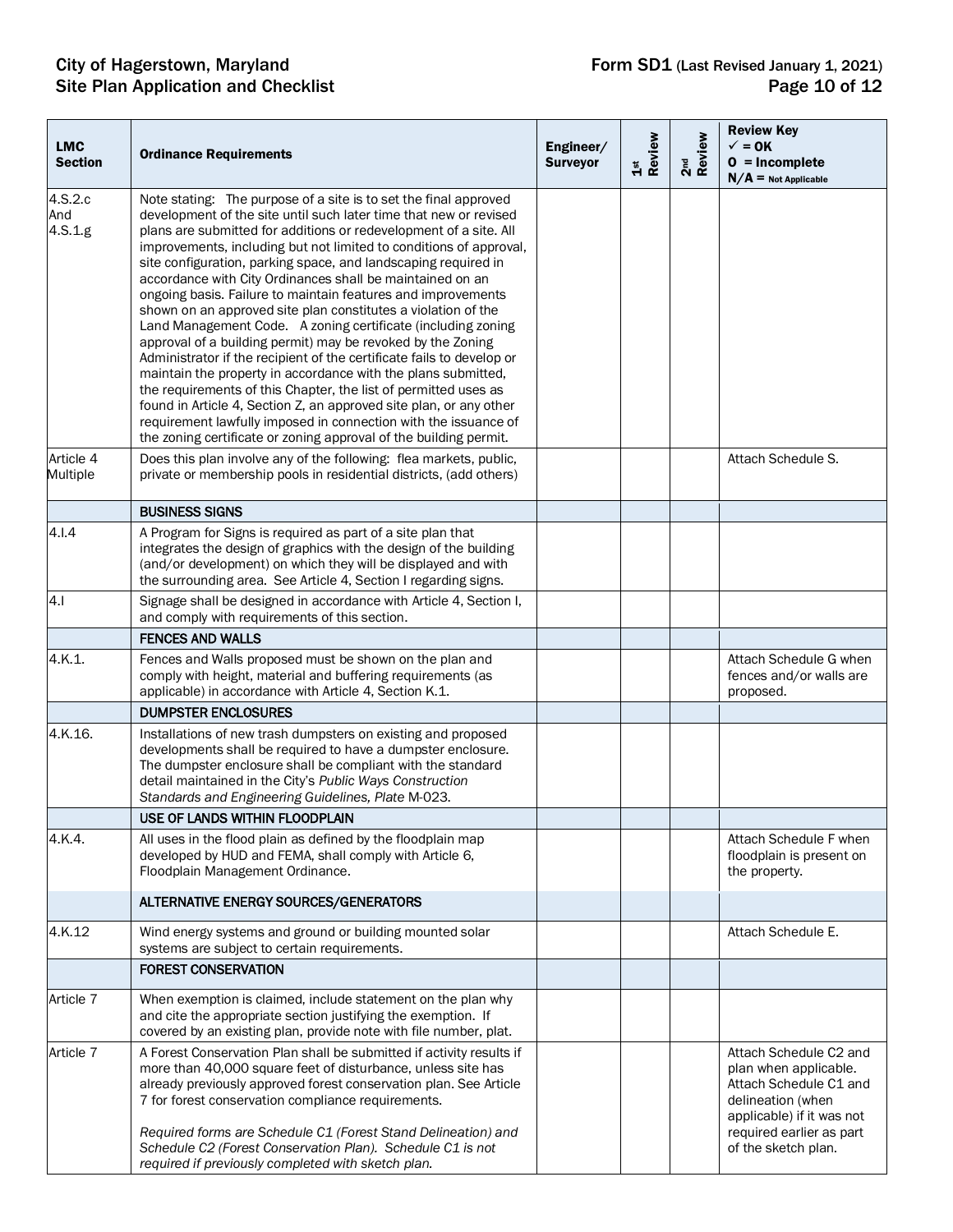| <b>LMC</b><br><b>Section</b> | <b>Ordinance Requirements</b>                                                                                                                                                                                    | Engineer/<br><b>Surveyor</b> | Review<br>$\frac{5}{11}$ | 2 <sup>nd</sup><br>Review | <b>Review Key</b><br>$\sqrt{}=$ OK<br>$0 = Incomplete$<br>$N/A =$ Not Applicable           |
|------------------------------|------------------------------------------------------------------------------------------------------------------------------------------------------------------------------------------------------------------|------------------------------|--------------------------|---------------------------|--------------------------------------------------------------------------------------------|
|                              | <b>OTHER</b>                                                                                                                                                                                                     |                              |                          |                           |                                                                                            |
| 5. Certs. #1                 | Signature Block - Commitment to Build in Accordance with<br><b>Approved Plans</b>                                                                                                                                |                              |                          |                           |                                                                                            |
| 5. Certs. #2                 | Signature Block - Maintenance of Landscaping                                                                                                                                                                     |                              |                          |                           |                                                                                            |
| 5. Certs. #3                 | Signature Block - Planning Commission                                                                                                                                                                            |                              |                          |                           |                                                                                            |
| <b>PCAD</b>                  | Signature Block - City Engineer                                                                                                                                                                                  |                              |                          |                           |                                                                                            |
| <b>PCAD</b>                  | Signature Block - Health Department (when applicable)                                                                                                                                                            |                              |                          |                           |                                                                                            |
| <b>PCAD</b>                  | Planning and Code Administration Department Full Site Plan File<br>No (example, ZS-2020-01) on bottom right-hand corner of the<br>first page.                                                                    | N/A                          | N/A                      |                           | The file number assigned<br>to this project is:<br>ZS-_________ - ______                   |
| <b>PCAD</b>                  | Other restrictions, such as location in Historic District, variances,<br>etc.                                                                                                                                    |                              |                          |                           | Required by PCAD                                                                           |
| <b>PCAD</b>                  | The plan meets all the design requirements of a regular site plan<br>as set forth in Article 5, Section I. Deviations from these<br>requirements will require a waiver(s) approved by the Planning<br>Commission |                              |                          |                           | DO NOT SUBMIT WITH-<br><b>OUT ATTACHING</b><br><b>SCHEDULE W WHEN</b><br>WAIVERS REQUIRED. |
| <b>PCAD</b>                  | Are multiple-page plans stapled along left edge?                                                                                                                                                                 |                              |                          |                           |                                                                                            |
| N/A                          | Are any subdivision and/or easement plats required? If yes,<br>submit with appropriate application when submitting this<br>application.                                                                          |                              |                          |                           |                                                                                            |
| <b>PCAD</b>                  | Is this form being submitted to PCAD on initial submission?                                                                                                                                                      |                              |                          |                           |                                                                                            |
| <b>PCAD</b>                  | Is this form being returned to the Planning and Code<br>Administration Department with revised submission?                                                                                                       |                              |                          |                           |                                                                                            |
| <b>PCAD</b>                  | Are all applicable fee paid in full?                                                                                                                                                                             |                              |                          |                           |                                                                                            |

Are waivers to the requirements of Article 5 required for any elements of this site plan? YES | NO If yes, a waiver application (Schedule W) is required to be submitted with this application. This submission will not be accepted without the waiver application when one is required. Do not submit plans with waiver requests without consulting staff first.

Descriptions of requirements in the preceding chart may be edited for brevity. The text of the Land Management Code shall control. For details, please consult the adopted text.

#### CHECK ALL SCHEDULES INTENDED TO BE SUBMITTED WITH THIS APPLICATION.

- - \_\_\_\_\_ A Landscaping Plan \_\_\_\_\_ I I-MU District Design Standards
- \_\_\_\_\_ B Auto Sales and Rental Facility Design\_\_\_\_\_ M Mobile Home Park Design Standards
- 
- \_\_\_\_\_ D Destination Retail Use Design \_\_\_\_\_ P POM Development Design Standards
- \_\_\_\_\_ E Alternative Energy (Wind and Solar) \_\_\_\_\_ Q Wireless Communications Facilities
- 
- 
- \_\_\_\_ H Mixed/Comm in Mixed Use Districts \_\_\_\_ W Application for Article 5 Waivers

Four paper copies delivered to City Hall (see required submission materials at top of page 1). After making the initial submission to City Hall, the engineer or consultant shall deliver two paper copies directly to Washington County Soil Conservation District, one paper copy to Antietam Broadband, and

- 
- 
- C Forest Conserv. Plan (& delineation) \_\_\_\_\_ N Mixed Buildings in CG and CR Districts
	-
	-
	-
	- \_\_\_\_ X Adult Entertainment Use Zoning Regs.
- \_\_\_\_\_ F Floodplain Ordinance Compliance \_\_\_\_\_ S Miscellaneous Provisions<br>\_\_\_\_\_ G Fences and Walls X Adult Entertainment Use 2
	-